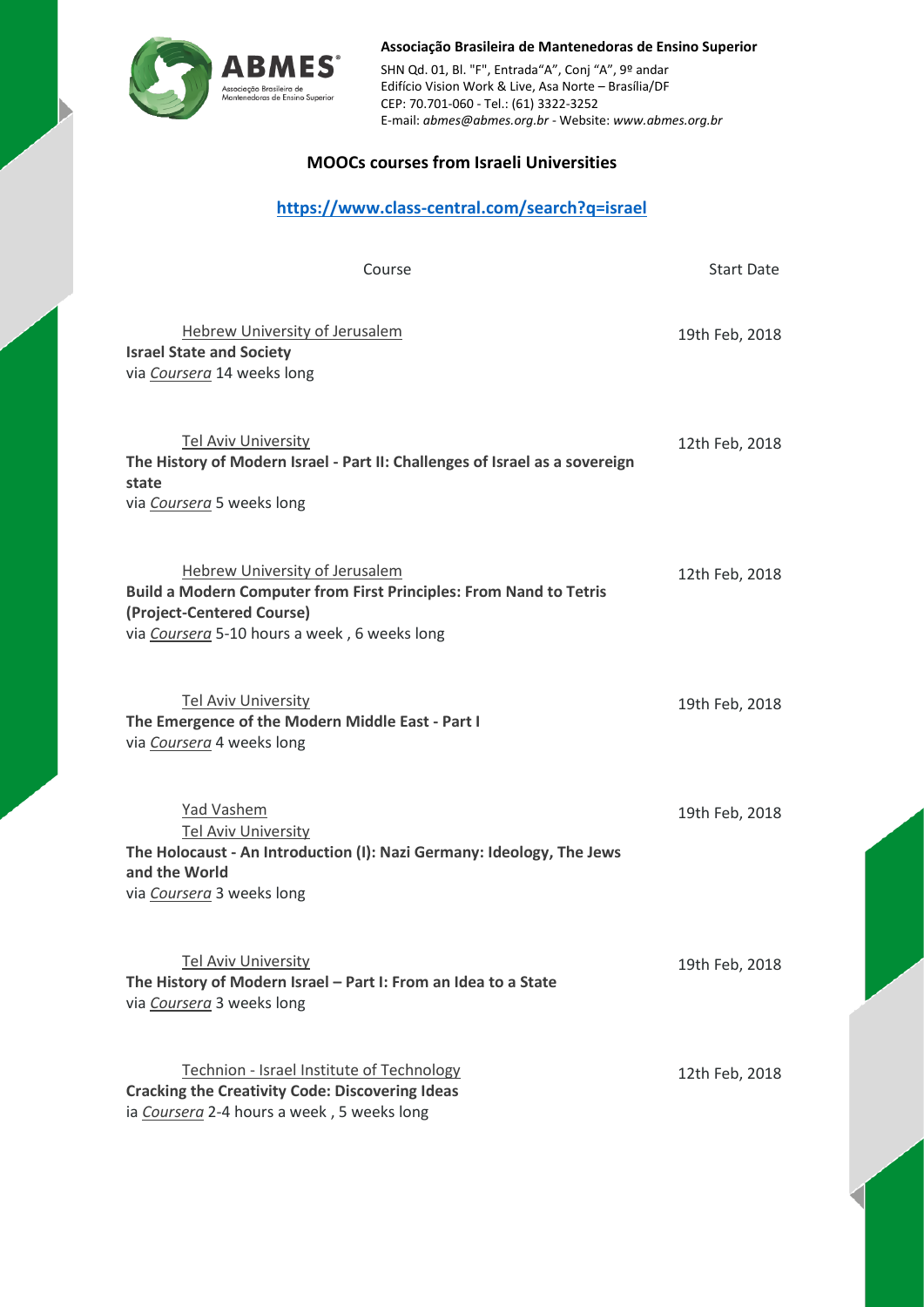

**Associação Brasileira de Mantenedoras de Ensino Superior** SHN Qd. 01, Bl. "F", Entrada"A", Conj "A", 9º andar Edifício Vision Work & Live, Asa Norte – Brasília/DF CEP: 70.701-060 - Tel.: (61) 3322-3252 E-mail: *[abmes@abmes.org.br](mailto:abmes@abmes.org.br)* - Website: *[www.abmes.org.br](http://www.abmes.org.br/)*

| Course                                                                                                                                                            | <b>Start Date</b> |
|-------------------------------------------------------------------------------------------------------------------------------------------------------------------|-------------------|
| <b>Hebrew University of Jerusalem</b><br><b>Synapses, Neurons and Brains</b><br>via Coursera 10 weeks long                                                        | 19th Feb, 2018    |
| <b>Tel Aviv University</b><br><b>Understanding Plants - Part II: Fundamentals of Plant Biology</b><br>via Coursera 4 weeks long                                   | 26th Feb, 2018    |
| <b>Tel Aviv University</b><br>The Emergence of the Modern Middle East - Part II<br>via Coursera 2-3 hours a week, 5 weeks long                                    | 5th Feb, 2018     |
| <b>Tel Aviv University</b><br>The Fall and Rise of Jerusalemy<br>ia Coursera 3-4 hours a week, 6 weeks long                                                       | 19th Feb, 2018    |
| Hebrew University of Jerusalem<br>Build a Modern Computer from First Principles: Nand to Tetris Part II<br>(project-centered course)<br>via Coursera 7 weeks long | 12th Feb, 2018    |
| <b>Tel Aviv University</b><br><b>Understanding Plants - Part I: What a Plant Knows</b><br>via Coursera 3-4 hours a week, 7 weeks long                             | 26th Feb, 2018    |
| <b>Tel Aviv University</b><br>Economic Growth and Distributive Justice Part I-The Role of the State<br>via Coursera 4 weeks long                                  | 19th Feb, 2018    |
| Technion - Israel Institute of Technology<br><b>From Idea to Startup</b><br>via Coursera 6 weeks long                                                             | 19th Feb, 2018    |
| Yad Vashem<br><b>Tel Aviv University</b>                                                                                                                          | 5th Feb, 2018     |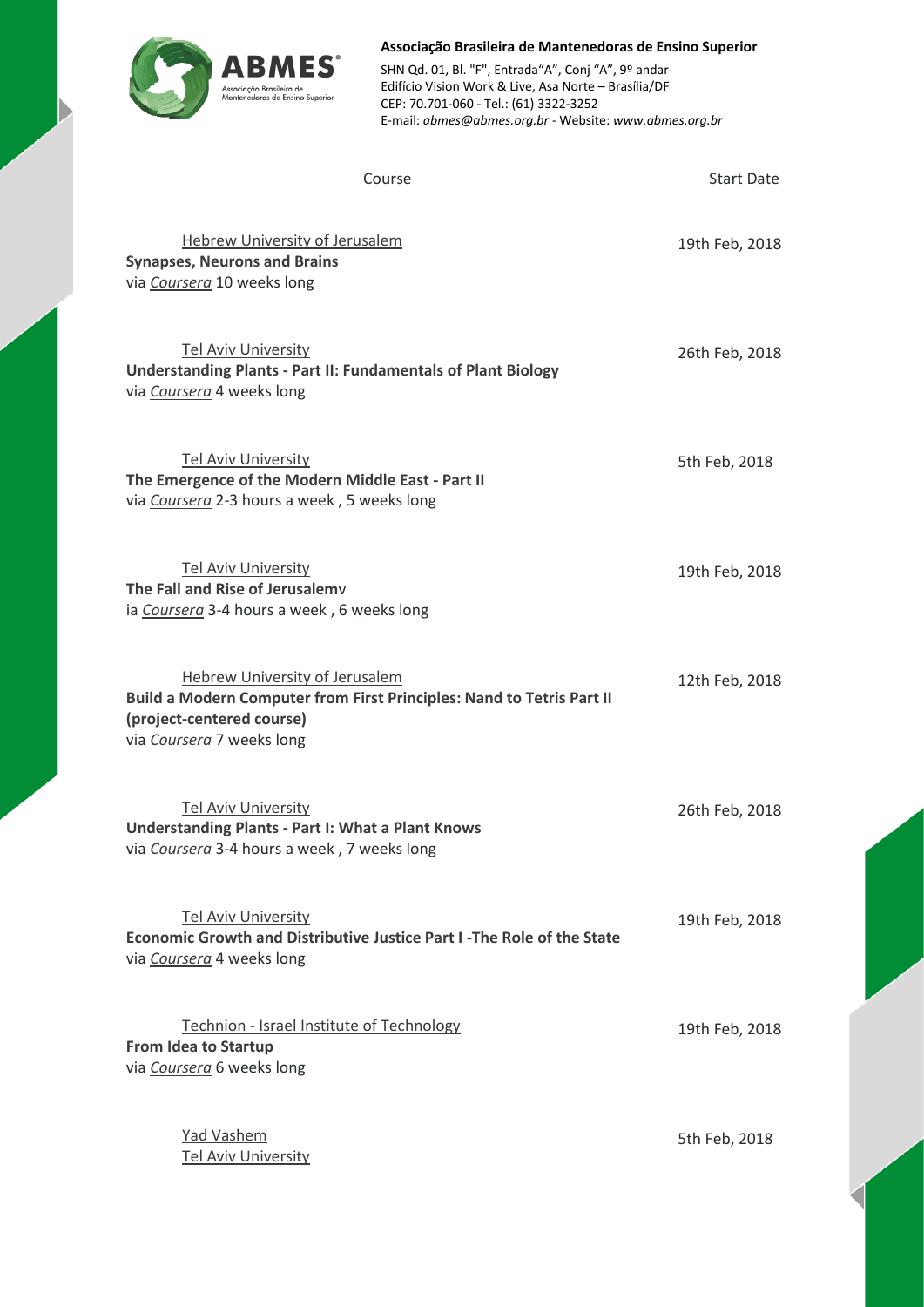

**Associação Brasileira de Mantenedoras de Ensino Superior** SHN Qd. 01, Bl. "F", Entrada"A", Conj "A", 9º andar Edifício Vision Work & Live, Asa Norte – Brasília/DF CEP: 70.701-060 - Tel.: (61) 3322-3252 E-mail: *[abmes@abmes.org.br](mailto:abmes@abmes.org.br)* - Website: *[www.abmes.org.br](http://www.abmes.org.br/)*

| Course                                                                                                                                     | <b>Start Date</b> |
|--------------------------------------------------------------------------------------------------------------------------------------------|-------------------|
| The Holocaust - An Introduction (II): The Final Solutionv<br>ia Coursera 3 weeks long                                                      |                   |
| Technion - Israel Institute of Technology<br><b>Innovation Career Lessons from a Master</b><br>via Coursera 4 weeks long                   | 26th Feb, 2018    |
| <b>Hebrew University of Jerusalem</b><br>A Brief History of Humankind<br>via Coursera 2-4 hours a week                                     | 10th Aug, 2014    |
| Tel Aviv University<br><b>Economic Growth and Distributive Justice Part II - Maximize Social</b><br>Wellbeing<br>via Coursera 5 weeks long | 26th Feb, 2018    |
| Technion - Israel Institute of Technology<br><b>Nanotechnology and Nanosensors, Part 2</b><br>via Coursera 5 weeks long                    | 5th Feb, 2018     |
| <b>Tel Aviv University</b><br>The Holocaust: an Introduction - Part 2v<br>ia <b>FutureLearn</b> 3 hours a week, 3 weeks long               | 20th Feb, 2017    |
| Technion - Israel Institute of Technology<br><b>Nanotechnology and Nanosensors, Part1</b><br>via Coursera 5 weeks long                     | 5th Feb, 2018     |
| <b>Hebrew University of Jerusalem</b><br><b>Modern European Mysticism and Psychological Thought</b><br>via Coursera 2-3 hours a week       | 13th Jan, 2014    |
| Hebrew University of Jerusalem<br>Moses' Face: Moses' images as reflected in Jewish literature<br>via Coursera 14 weeks long               | 9th Feb, 2018     |